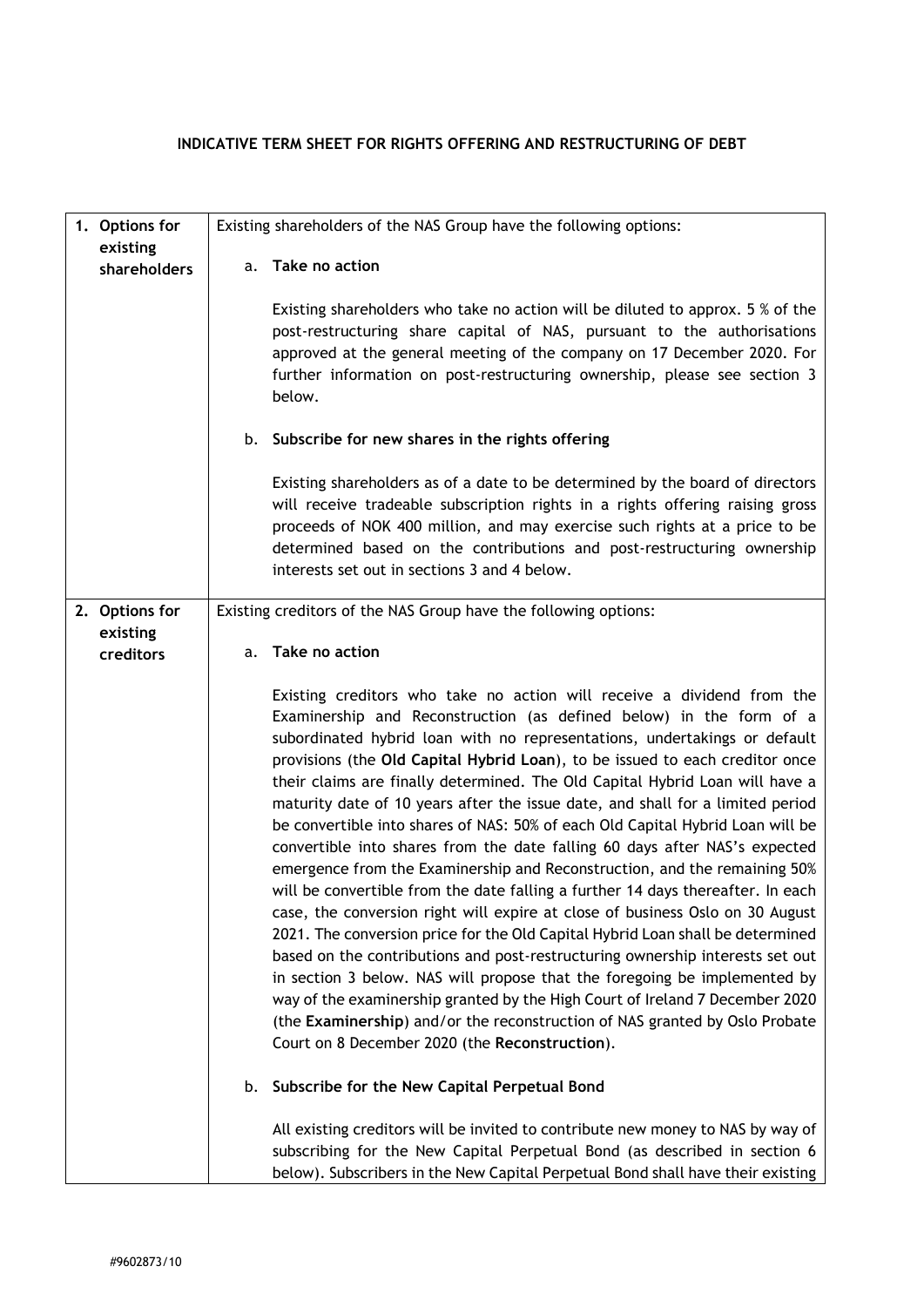<span id="page-1-3"></span>

|                                                   | claims against the NAS Group (as determined by the Examiner and/or the<br>Reconstructor) in an amount equal to 150 % of their subscription of New Capital<br>Perpetual Bonds converted into non-amortising and interest-free bonds that<br>shall be repaid in full on 30 December 2026 (Interest Free Bonds, as further<br>described in section 5 below). The minimum subscription amount for the New<br>Capital Perpetual Bonds will be the equivalent of EUR 100,000 in NOK.<br>c. Subscribe for new shares in the private placement (creditors with claims<br>not exceeding EUR 100,000 only)<br>Creditors that together with their affiliates and related parties held claims<br>against the NAS Group not exceeding EUR 100,000 (or an equivalent amount in<br>another currency) as of 8 December 2020 may subscribe for new shares in a<br>private placement, at a price to be determined based on the contributions and<br>post-restructuring ownership interests set out in section 3 below. Creditors<br>who so subscribe shall have their existing claims against the NAS Group (as<br>determined by the Examiner and/or the Reconstructor) in an amount equal to<br>150 % of their subscription for shares converted into Interest Free Bonds.<br>Please see sections 4 and 5 below for further information on the private<br>placement and Interest Free Bonds, respectively.<br>Treatment of customers with ticket refund claims<br>d.<br>NAS will seek to establish a solution for customers eligible for ticket refunds<br>prior to 18 November 2020 who have not yet had their claim resolved through<br>their credit card issuer or NAS. |              |                   |
|---------------------------------------------------|-----------------------------------------------------------------------------------------------------------------------------------------------------------------------------------------------------------------------------------------------------------------------------------------------------------------------------------------------------------------------------------------------------------------------------------------------------------------------------------------------------------------------------------------------------------------------------------------------------------------------------------------------------------------------------------------------------------------------------------------------------------------------------------------------------------------------------------------------------------------------------------------------------------------------------------------------------------------------------------------------------------------------------------------------------------------------------------------------------------------------------------------------------------------------------------------------------------------------------------------------------------------------------------------------------------------------------------------------------------------------------------------------------------------------------------------------------------------------------------------------------------------------------------------------------------------------------------------------------------------------------------------------------------|--------------|-------------------|
| 3. Proposed<br>post                               | Investor                                                                                                                                                                                                                                                                                                                                                                                                                                                                                                                                                                                                                                                                                                                                                                                                                                                                                                                                                                                                                                                                                                                                                                                                                                                                                                                                                                                                                                                                                                                                                                                                                                                  | Percentage   | Amount (MNOK)     |
| restructuring<br>ownership                        | New Investors (in the rights offering,<br>private placement and New Capital<br>Perpetual Bonds)                                                                                                                                                                                                                                                                                                                                                                                                                                                                                                                                                                                                                                                                                                                                                                                                                                                                                                                                                                                                                                                                                                                                                                                                                                                                                                                                                                                                                                                                                                                                                           | Approx. 70 % | $[4,000 - 5,000]$ |
|                                                   | Impaired creditors                                                                                                                                                                                                                                                                                                                                                                                                                                                                                                                                                                                                                                                                                                                                                                                                                                                                                                                                                                                                                                                                                                                                                                                                                                                                                                                                                                                                                                                                                                                                                                                                                                        | Approx. 25 % | $[\bullet]^1$     |
|                                                   | <b>Existing shareholders</b>                                                                                                                                                                                                                                                                                                                                                                                                                                                                                                                                                                                                                                                                                                                                                                                                                                                                                                                                                                                                                                                                                                                                                                                                                                                                                                                                                                                                                                                                                                                                                                                                                              | Approx. 5 %  |                   |
|                                                   | Total:                                                                                                                                                                                                                                                                                                                                                                                                                                                                                                                                                                                                                                                                                                                                                                                                                                                                                                                                                                                                                                                                                                                                                                                                                                                                                                                                                                                                                                                                                                                                                                                                                                                    | 100 %        |                   |
| 4. Rights<br>offering and<br>private<br>placement | Existing shareholders as of a date to be determined by the board of directors will<br>receive tradeable subscription rights in a rights offering raising gross proceeds of NOK<br>400 million.                                                                                                                                                                                                                                                                                                                                                                                                                                                                                                                                                                                                                                                                                                                                                                                                                                                                                                                                                                                                                                                                                                                                                                                                                                                                                                                                                                                                                                                            |              |                   |

<span id="page-1-2"></span><span id="page-1-1"></span><span id="page-1-0"></span><sup>1</sup> Existing creditors of NAS shall receive a dividend in the Examinership and Restructuring in the form of Old Capital Hybrid Loans, convertible into shares on or before 30 August 2021. Assuming all debt claims are finally determined, and all of the resulting Old Capital Hybrid Loans are converted to shares before 30 August 2021, the impaired creditors will receive shares totalling approx. 25% of the post-restructuring company.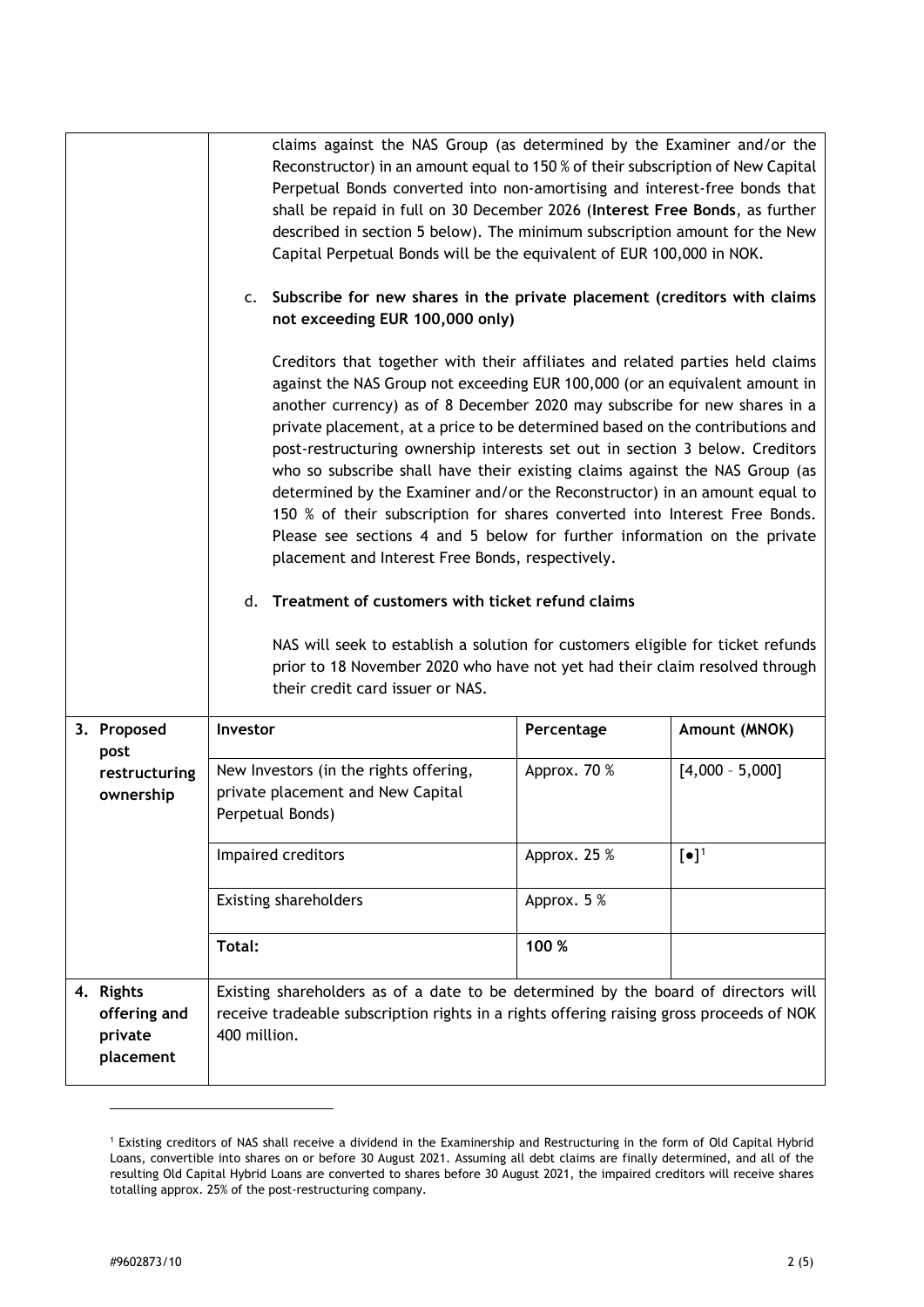<span id="page-2-1"></span>

|                                             | In addition, certain investors will be offered new shares in a private placement which,<br>together with the issuance of New Capital Perpetual Bonds (as described in section 6<br>below), aims to raise gross proceeds of NOK 4 - 5 billion.<br>The subscription price in respect of the rights offering and private placement shall be<br>determined based on the contributions and post-restructuring ownership interests set<br>out in section 3 above.<br>As set out in option c. of section 2 above, certain minority creditors of the NAS Group<br>may participate in the private placement. Creditors who do so shall have their existing<br>claims against the NAS Group (as determined by the Examiner and/or the<br>Reconstructor) in an amount equal to 150 % of their subscription converted into<br>Interest Free Bonds (as described in section 5 below).                                                                                                                 |
|---------------------------------------------|------------------------------------------------------------------------------------------------------------------------------------------------------------------------------------------------------------------------------------------------------------------------------------------------------------------------------------------------------------------------------------------------------------------------------------------------------------------------------------------------------------------------------------------------------------------------------------------------------------------------------------------------------------------------------------------------------------------------------------------------------------------------------------------------------------------------------------------------------------------------------------------------------------------------------------------------------------------------------------------|
|                                             | Subscription for shares in the rights offering or private placement shall be subject to<br>each investor providing satisfactory KYC information.                                                                                                                                                                                                                                                                                                                                                                                                                                                                                                                                                                                                                                                                                                                                                                                                                                         |
| 5. Interest Free<br><b>Bonds</b>            | As set out in options b. and c. of section 2 above, creditors that subscribe for New<br>Capital Perpetual Bonds or (in the case of certain minority creditors only) participate<br>in the private placement shall have their existing claims against the NAS Group (as<br>determined by the Examiner and/or the Reconstructor) in an amount equal to 150% of<br>their subscription converted into Interest Free Bonds.<br>The Interest Free Bonds will be non-amortising and interest-free bonds that shall be<br>repaid in full on 30 December 2026. The bond terms will not include any<br>representations, undertakings or default provisions, but will otherwise be based on the<br>standard Nordic Bond Terms template for corporate issuers as maintained and<br>published by Nordic Trustee AS. The bonds will be issued in the currency of the debt<br>from which they were converted, and will not be converted to Old Capital Hybrid Loans<br>as described in section 2 above. |
| 6. New Capital<br>Perpetual<br><b>Bonds</b> | As set out in option b. of section 2 above, creditors will be offered to contribute new<br>money to NAS by way of subscribing in cash for perpetual bonds on the following terms<br>(New Capital Perpetual Bonds):<br><b>Conversion Price:</b> The higher of i) $\bullet$ $]$ <sup>2</sup> and ii) 95 % of the arithmetic average of the<br>daily volume weighted average price of a NAS share on each of the 30 consecutive<br>dealing days up to and including the last dealing day prior to the conversion notice<br>being submitted to NAS.<br>Conversion period: The New Capital Perpetual Bonds shall be convertible from the<br>date that is 30 days after the initial issue date of the New Capital Perpetual Bonds,<br>subject to that, in the event that any creditor (together with its affiliates and related                                                                                                                                                                |

<span id="page-2-2"></span><span id="page-2-0"></span><sup>&</sup>lt;sup>2</sup> Conversion Price to be determined based on the contributions and post-restructuring ownership interests set out in section [3](#page-1-0) above.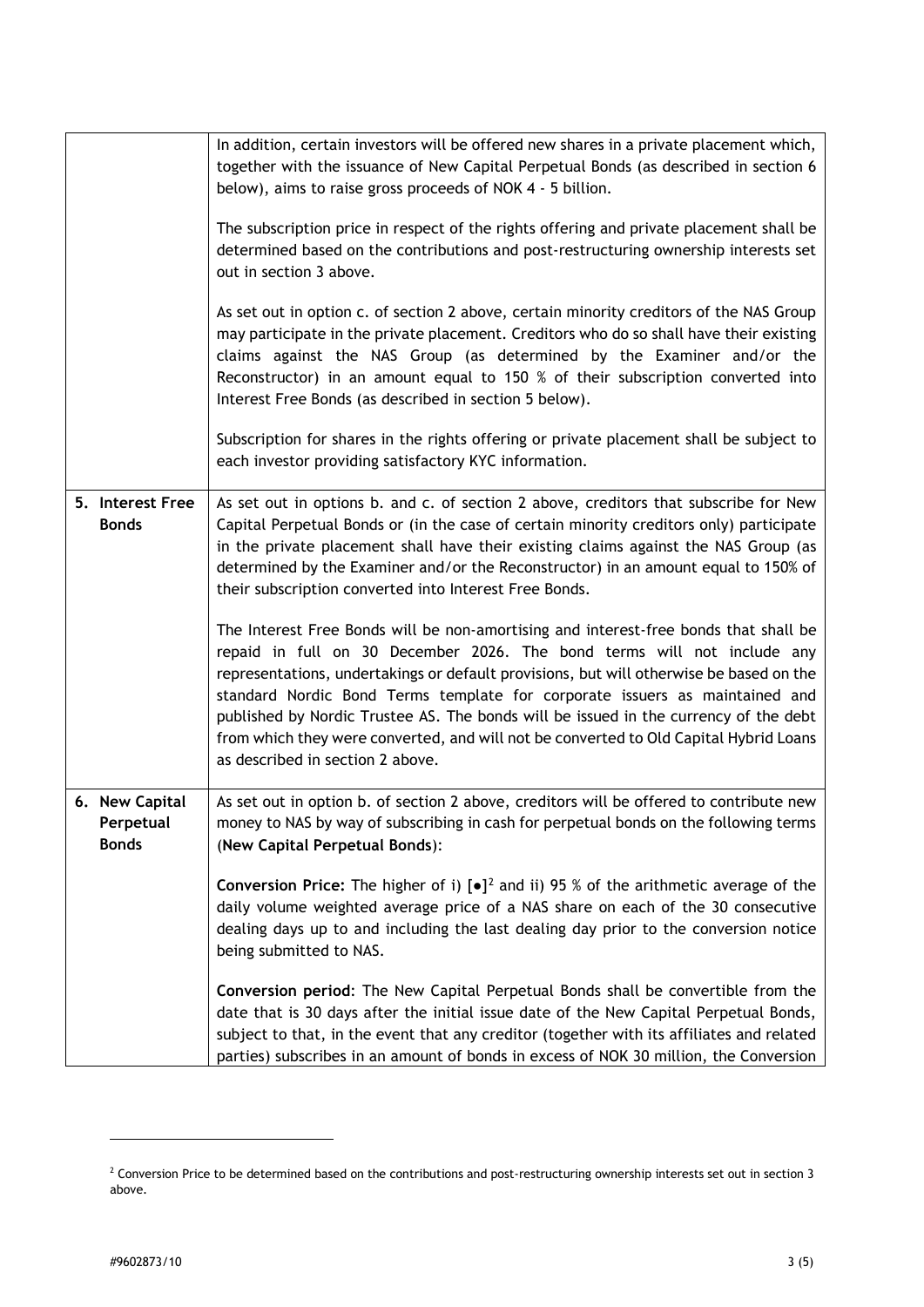| Continuation of existing debt: Each subscribing creditor's existing claim against the<br>NAS Group (as determined by the Examiner and/or the Reconstructor) in an amount<br>equal to 150 % of the New Capital Perpetual Bonds subscribed for will be converted<br>into Interest Free Bonds (as described in section 5 above).                                                           |
|-----------------------------------------------------------------------------------------------------------------------------------------------------------------------------------------------------------------------------------------------------------------------------------------------------------------------------------------------------------------------------------------|
| PIK interest: 6-month NIBOR plus: i) for year 1, 250 bps; ii) for years 2 and 3, 350 bps;<br>iii) for years 4 and 5, 500 bps; iv) for years 6 and 7, 700 bps; and v) for year 8 and<br>after, 950 bps, to be settled through the issuance of additional New Capital Perpetual<br>Bonds or increase of the principal amount in accordance with the applicable<br>regulations of the CSD. |
| Dividend restriction: No declaration or making of dividend, interest or other<br>distributions or payments (including by way of repurchase) in respect of junior or parity<br>obligations, at any time while the New Capital Perpetual Bonds (including PIK bonds)<br>remain outstanding.                                                                                               |
| Tenor: Perpetual with no scheduled maturity date.                                                                                                                                                                                                                                                                                                                                       |
| Maximum issue amount: NOK 2.5 billion.                                                                                                                                                                                                                                                                                                                                                  |
| Use of proceeds: General corporate purposes.                                                                                                                                                                                                                                                                                                                                            |
| Status: Fully subordinated to all other debt liabilities, senior to ordinary share capital<br>and pari passu with most senior ranking class of preference share (if any). No right of<br>set-off.                                                                                                                                                                                       |
| Redemption at the option of the Issuer: At any time, at 100% of par together with<br>accrued interest not yet capitalised in the form of PIK bonds, such right to be<br>exercisable on no less than 30 and no more than 60 days' notice.                                                                                                                                                |
| Anti-dilution protection: Standard Euromarket anti-dilution provisions through<br>adjustment of the Conversion Price.                                                                                                                                                                                                                                                                   |
| Nominal amount: NOK 1.                                                                                                                                                                                                                                                                                                                                                                  |
| <b>Subscription Price: Par.</b>                                                                                                                                                                                                                                                                                                                                                         |
| Minimum subscription: Equivalent of EUR 100,000 in NOK.                                                                                                                                                                                                                                                                                                                                 |
|                                                                                                                                                                                                                                                                                                                                                                                         |

Period in respect of such excess bonds shall commence on 1 April 2023. The Conversion

Period shall continue until the outstanding bonds are redeemed in full.

**Transaction security**: Unsecured.

**Events of default**: No events of default, save for on final liquidation, winding-up or dissolution (or analogous insolvency process), in which event the New Capital Perpetual Bonds may be accelerated.

**Listing:** NAS will apply for listing of the bonds by 30 April 2021.